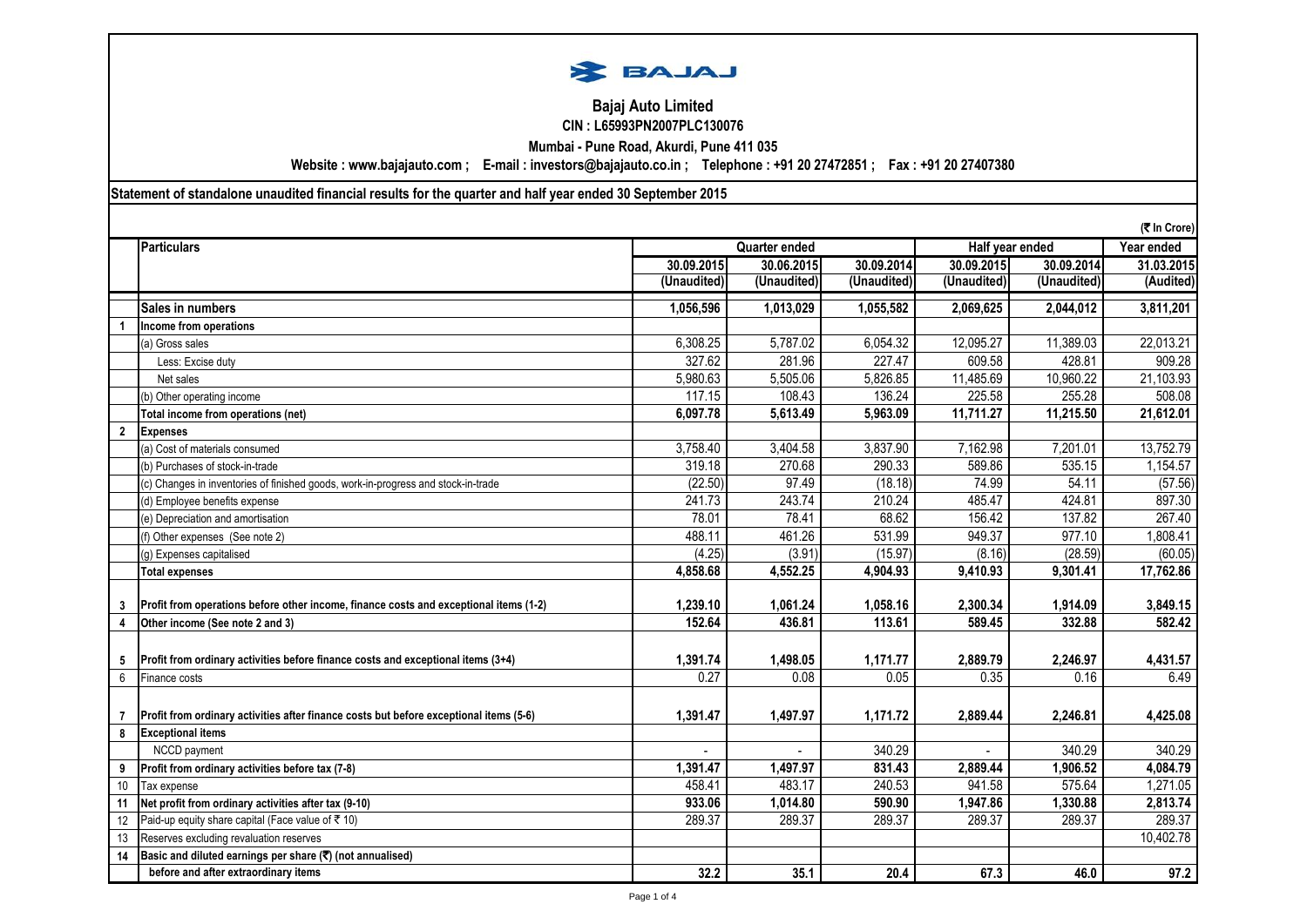|              | <b>Particulars</b>                                                                      | As at       |             |             |             |  |  |
|--------------|-----------------------------------------------------------------------------------------|-------------|-------------|-------------|-------------|--|--|
|              |                                                                                         | 30.09.2015  | 30.06.2015  | 30.09.2014  | 31.03.2015  |  |  |
|              | A Particulars of shareholding                                                           |             |             |             |             |  |  |
|              | Public shareholding @                                                                   |             |             |             |             |  |  |
|              | Number of shares                                                                        | 146,750,338 | 146,875,338 | 144,633,888 | 146,875,338 |  |  |
|              | Percentage of shareholding                                                              | 50.71%      | 50.76%      | 49.98%      | 50.76%      |  |  |
| $\mathbf{2}$ | Promoters & promoter group shareholding                                                 |             |             |             |             |  |  |
|              | (a) Pledged / Encumbered                                                                |             |             |             |             |  |  |
|              | Number of shares                                                                        | 79,855      | 79,855      | 79,855      |             |  |  |
|              | Percentage of shares (as a % of the total shareholding of promoters and promoter group) | 0.06%       | 0.06%       | 0.06%       |             |  |  |
|              | Percentage of shares (as a % of the total share capital of the Company)                 | 0.03%       | 0.03%       | 0.03%       |             |  |  |
|              | (b) Non-encumbered                                                                      |             |             |             |             |  |  |
|              | Number of shares                                                                        | 142,536,827 | 142,411,827 | 144,653,277 | 142,491,682 |  |  |
|              | Percentage of shares (as a % of the total shareholding of promoters and promoter group) | 99.94%      | 99.94%      | 99.94%      | 100.00%     |  |  |
|              | Percentage of shares (as a % of the total share capital of the Company)                 | 49.26%      | 49.21%      | 49.99%      | 49.24%      |  |  |
|              | @ including equity shares represented by GDRs.                                          |             |             |             |             |  |  |

| <b>Particulars</b>                             | Quarter ended<br>30.09.2015 |
|------------------------------------------------|-----------------------------|
| <b>B</b> Investor complaints                   |                             |
| Pending at the beginning of the quarter        | Nil                         |
| Received during the quarter                    | 8                           |
| Disposed of during the quarter                 |                             |
| Remaining unresolved at the end of the quarter | Nil                         |

| Segment-wise revenue, results and capital employed   |             |               |             |             |                 |              |  |
|------------------------------------------------------|-------------|---------------|-------------|-------------|-----------------|--------------|--|
|                                                      |             |               |             |             |                 | (₹ In Crore) |  |
| <b>Particulars</b>                                   |             | Quarter ended |             |             | Half year ended | Year ended   |  |
|                                                      | 30.09.2015  | 30.06.2015    | 30.09.2014  | 30.09.2015  | 30.09.2014      | 31.03.2015   |  |
|                                                      | (Unaudited) | (Unaudited)   | (Unaudited) | (Unaudited) | (Unaudited)     | (Audited)    |  |
| Segment revenue                                      |             |               |             |             |                 |              |  |
| Automotive                                           | 6,143.11    | 5,655.94      | 5,993.26    | 11,799.05   | 11,291.80       | 21,817.47    |  |
| Investments                                          | 107.31      | 394.36        | 83.44       | 501.67      | 256.58          | 376.96       |  |
| Total                                                | 6,250.42    | 6,050.30      | 6,076.70    | 12,300.72   | 11,548.38       | 22,194.43    |  |
| Segment profit / (loss) before tax and finance costs |             |               |             |             |                 |              |  |
| Automotive                                           | 1,284.71    | 1,103.97      | 748.32      | 2,388.68    | 1,650.64        | 3,715.36     |  |
| Investments                                          | 107.03      | 394.08        | 83.16       | 501.11      | 256.04          | 375.92       |  |
| Total                                                | 1,391.74    | 1,498.05      | 831.48      | 2,889.79    | 1,906.68        | 4,091.28     |  |
| Less: Finance costs                                  | 0.27        | 0.08          | 0.05        | 0.35        | 0.16            | 6.49         |  |
| Total profit before tax                              | 1,391.47    | 1,497.97      | 831.43      | 2,889.44    | 1,906.52        | 4,084.79     |  |
| <b>Capital employed</b>                              |             |               |             |             |                 |              |  |
| Automotive                                           | 2,256.60    | 2,469.84      | 1,592.76    | 2,256.60    | 1,592.76        | 3,294.33     |  |
| Investments                                          | 10.556.69   | 11,184.09     | 9,483.95    | 10,556.69   | 9,483.95        | 9,179.83     |  |
| Unallocable                                          | (23.28)     | (1,755.58)    | 103.81      | (23.28)     | 103.81          | (1,528.66)   |  |
| Total                                                | 12,790.01   | 11,898.35     | 11,180.52   | 12,790.01   | 11,180.52       | 10,945.50    |  |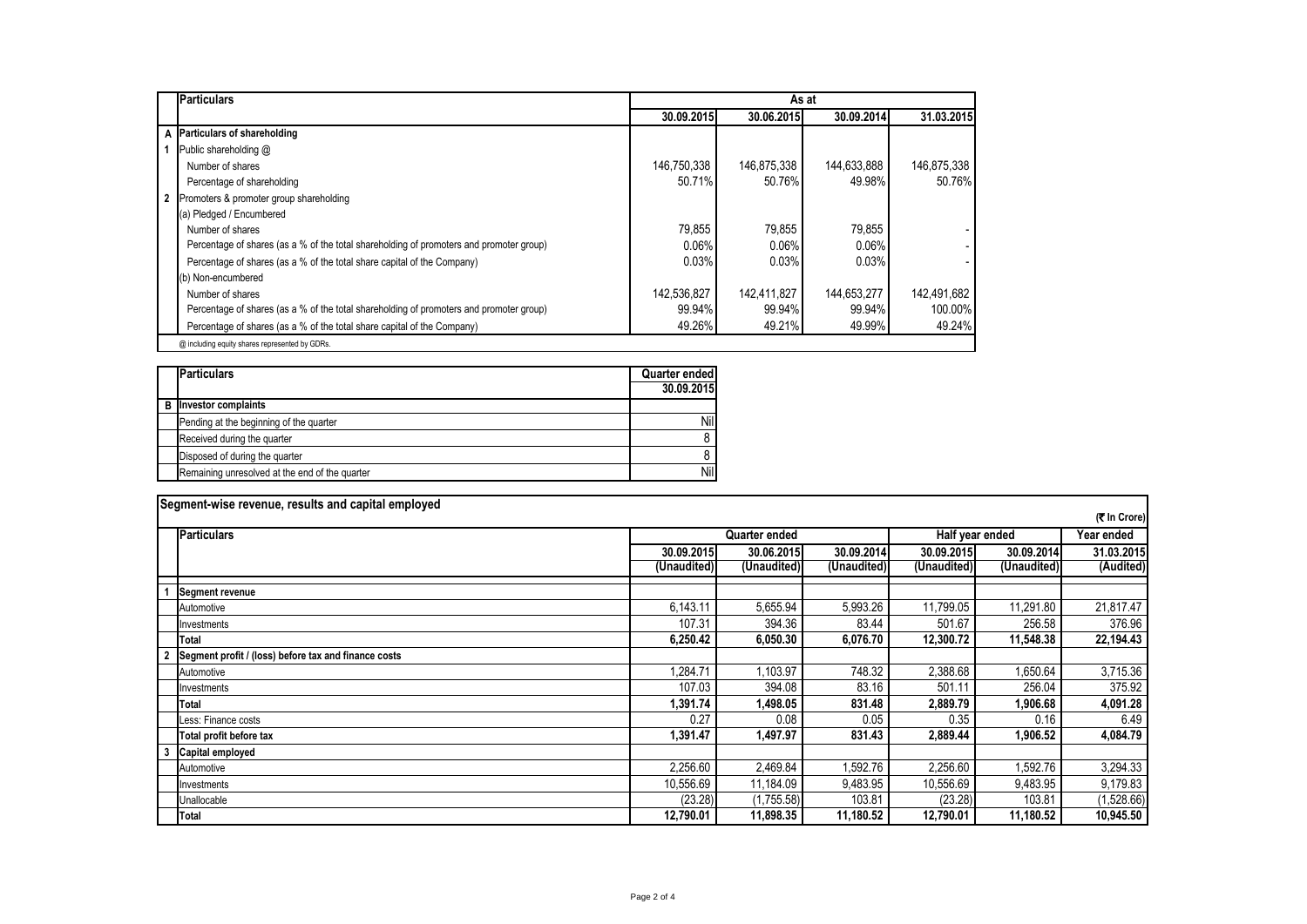| 1. | Disclosure of assets and liabilities as per clause 41(I)(ea) of the listing agreement for the half year ended 30 September 2015 - |                     |                     | (₹ In Crore)        |
|----|-----------------------------------------------------------------------------------------------------------------------------------|---------------------|---------------------|---------------------|
|    | <b>Particulars</b>                                                                                                                | As at<br>30.09.2015 | As at<br>30.09.2014 | As at<br>31.03.2015 |
| A  | <b>Equity and liabilities</b>                                                                                                     | (Unaudited)         | (Unaudited)         | (Audited)           |
|    |                                                                                                                                   |                     |                     |                     |
| 1  | Shareholders' funds                                                                                                               |                     |                     |                     |
|    | (a) Share capital                                                                                                                 | 289.37<br>12,243.18 | 289.37<br>10,687.49 | 289.37<br>10,402.78 |
|    | (b) Reserves and surplus<br>Sub-total - Shareholders' funds                                                                       | 12,532.55           | 10,976.86           | 10,692.15           |
|    |                                                                                                                                   |                     |                     |                     |
| 2  | <b>Non-current liabilities</b>                                                                                                    |                     |                     |                     |
|    | (a) Long-term borrowings                                                                                                          | 134.29              | 92.84               | 111.77              |
|    | (b) Deferred tax liabilities (net)                                                                                                | 123.17              | 110.82              | 141.58              |
|    | (c) Other long-term liabilities                                                                                                   | 43.46               | 72.29               | 57.59               |
|    | (d) Long-term provisions                                                                                                          | 58.44               | 143.49              | 82.44               |
|    | Sub-total - Non-current liabilities                                                                                               | 359.36              | 419.44              | 393.38              |
| 3  | <b>Current liabilities</b>                                                                                                        |                     |                     |                     |
|    | (a) Short-term borrowings                                                                                                         |                     | 16.10               |                     |
|    | (b) Trade payables                                                                                                                | 2,433.58            | 2,415.46            | 1,799.75            |
|    | (c) Other current liabilities                                                                                                     | 743.51              | 1,129.59            | 767.47              |
|    | (d) Short-term provisions                                                                                                         | 474.98              | 247.24              | 1,909.57            |
|    | Sub-total - Current liabilities                                                                                                   | 3,652.07            | 3,808.39            | 4,476.79            |
|    | <b>Total - Equity and liabilities</b>                                                                                             | 16,543.98           | 15,204.69           | 15,562.32           |
| B  | <b>Assets</b>                                                                                                                     |                     |                     |                     |
| 1  | <b>Non-current assets</b>                                                                                                         |                     |                     |                     |
|    | (a) Fixed assets                                                                                                                  | 2,111.00            | 2,074.38            | 2,172.18            |
|    | (b) Non-current investments                                                                                                       | 7,283.14            | 2,313.39            | 3,352.76            |
|    | (c) Long-term loans and advances                                                                                                  | 544.82              | 803.82              | 511.07              |
|    | (d) Other non-current assets                                                                                                      | 0.02                | 1.04                | 0.04                |
|    | Sub-total - Non-current assets                                                                                                    | 9,938.98            | 5,192.63            | 6,036.05            |
| 2  | <b>Current assets</b>                                                                                                             |                     |                     |                     |
|    | (a) Current investments                                                                                                           | 3,234.01            | 7,104.88            | 5,800.56            |
|    | (b) Inventories                                                                                                                   | 670.38              | 601.67              | 814.15              |
|    | (c) Trade receivables                                                                                                             | 859.47              | 972.17              | 716.96              |
|    | (d) Cash and bank balances                                                                                                        | 438.22              | 195.49              | 586.15              |
|    | (e) Short-term loans and advances                                                                                                 | 1,168.32            | 877.16              | 1,261.61            |
|    | (f) Other current assets                                                                                                          | 234.60              | 260.69              | 346.84              |
|    | Sub-total - Current assets                                                                                                        | 6,605.00            | 10,012.06           | 9,526.27            |
|    | <b>Total - Assets</b>                                                                                                             | 16,543.98           | 15,204.69           | 15,562.32           |